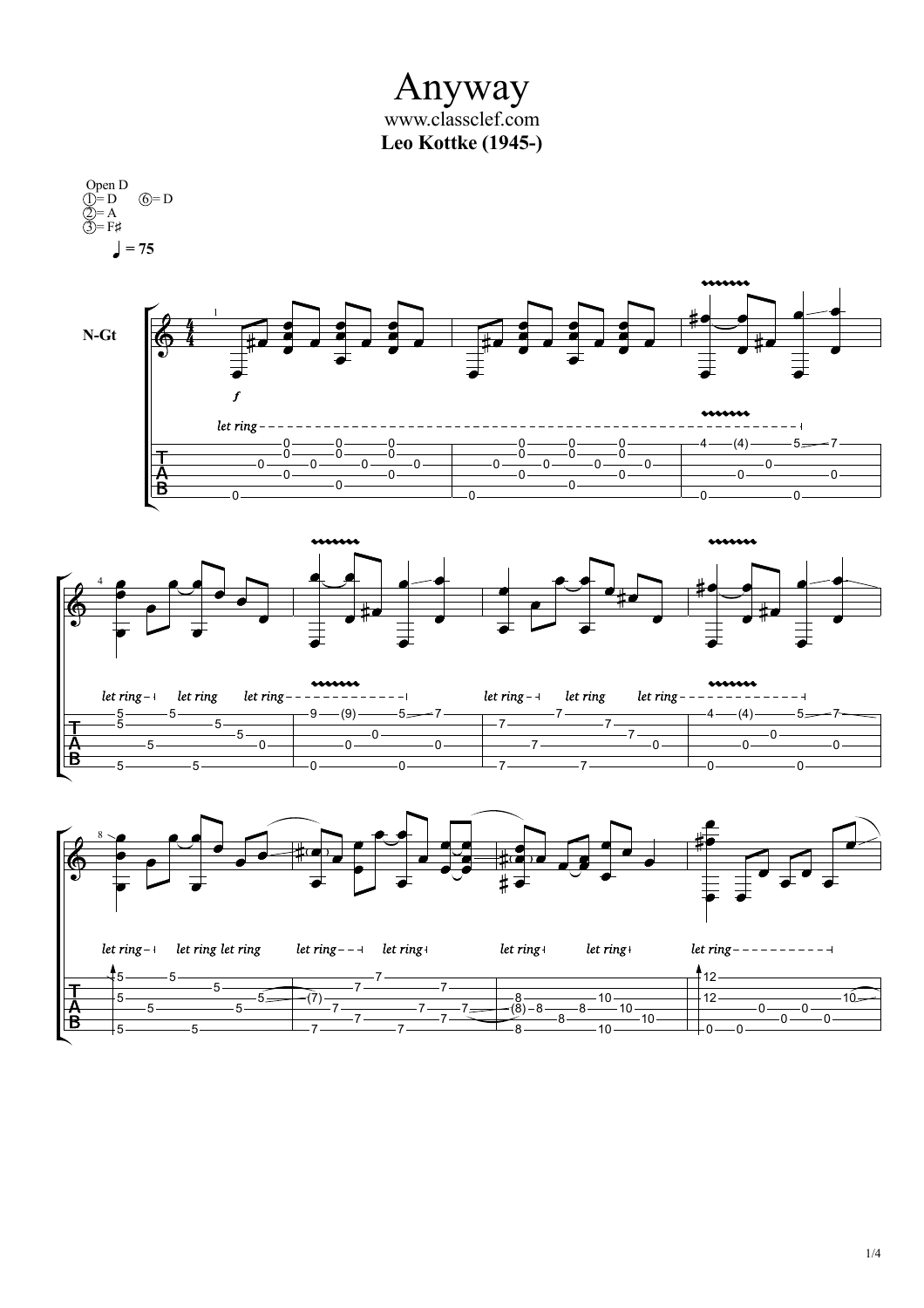



 $\frac{4}{-}$   $\frac{3}{-}$  $4 \longrightarrow 3 \longrightarrow$ 

 $3 - 4$  $3 \overline{\phantom{1}} \overline{\phantom{1}} 4 \overline{\phantom{1}}$ 

 $\frac{4}{ }$   $\frac{2}{ }$   $\frac{4}{ }$   $\frac{2}{ }$   $\frac{4}{ }$   $\frac{4}{ }$   $\frac{4}{ }$   $\frac{4}{ }$   $\frac{4}{ }$   $\frac{4}{ }$   $\frac{4}{ }$   $\frac{4}{ }$   $\frac{4}{ }$   $\frac{4}{ }$   $\frac{4}{ }$   $\frac{4}{ }$   $\frac{4}{ }$   $\frac{4}{ }$   $\frac{4}{ }$   $\frac{4}{ }$   $\frac{4}{ }$   $\frac{4}{ }$   $\frac{4}{ }$   $\frac{4}{ }$   $\frac{4$ 

 $\overline{4}$   $\overline{\phantom{27}4}$   $\overline{\phantom{27}4}$ 

 $\begin{array}{c} \hline \rule{0mm}{2mm} \rule[0mm]{0mm}{2mm} \rule[0mm]{0mm}{2mm} \rule[0mm]{0mm}{2mm} \rule[0mm]{0mm}{2mm} \rule[0mm]{0mm}{2mm} \rule[0mm]{0mm}{2mm} \rule[0mm]{0mm}{2mm} \rule[0mm]{0mm}{2mm} \rule[0mm]{0mm}{2mm} \rule[0mm]{0mm}{2mm} \rule[0mm]{0mm}{2mm} \rule[0mm]{0mm}{2mm} \rule[0mm]{0mm}{2mm} \rule[0mm]{0mm}{2mm} \rule[0mm]{0mm}{2mm} \rule[0mm]{0mm}{2mm} \rule[0mm]{0mm}{$ 

 $\begin{array}{c} \hline \rule{0mm}{2mm} \rule[0mm]{0mm}{2mm} \rule[0mm]{0mm}{2mm} \rule[0mm]{0mm}{2mm} \rule[0mm]{0mm}{2mm} \rule[0mm]{0mm}{2mm} \rule[0mm]{0mm}{2mm} \rule[0mm]{0mm}{2mm} \rule[0mm]{0mm}{2mm} \rule[0mm]{0mm}{2mm} \rule[0mm]{0mm}{2mm} \rule[0mm]{0mm}{2mm} \rule[0mm]{0mm}{2mm} \rule[0mm]{0mm}{2mm} \rule[0mm]{0mm}{2mm} \rule[0mm]{0mm}{2mm} \rule[0mm]{0mm}{2mm} \rule[0mm]{0mm}{$ 



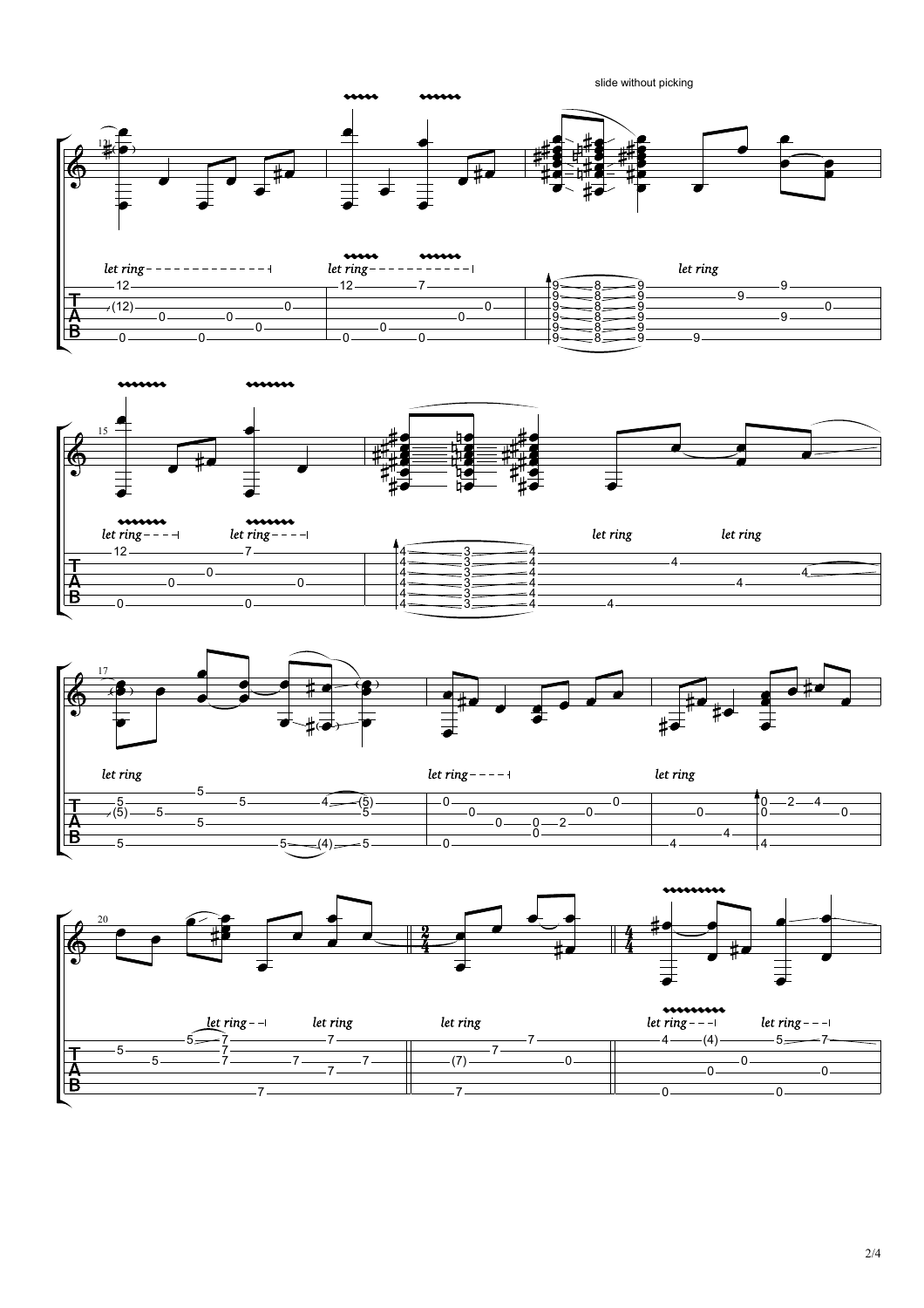